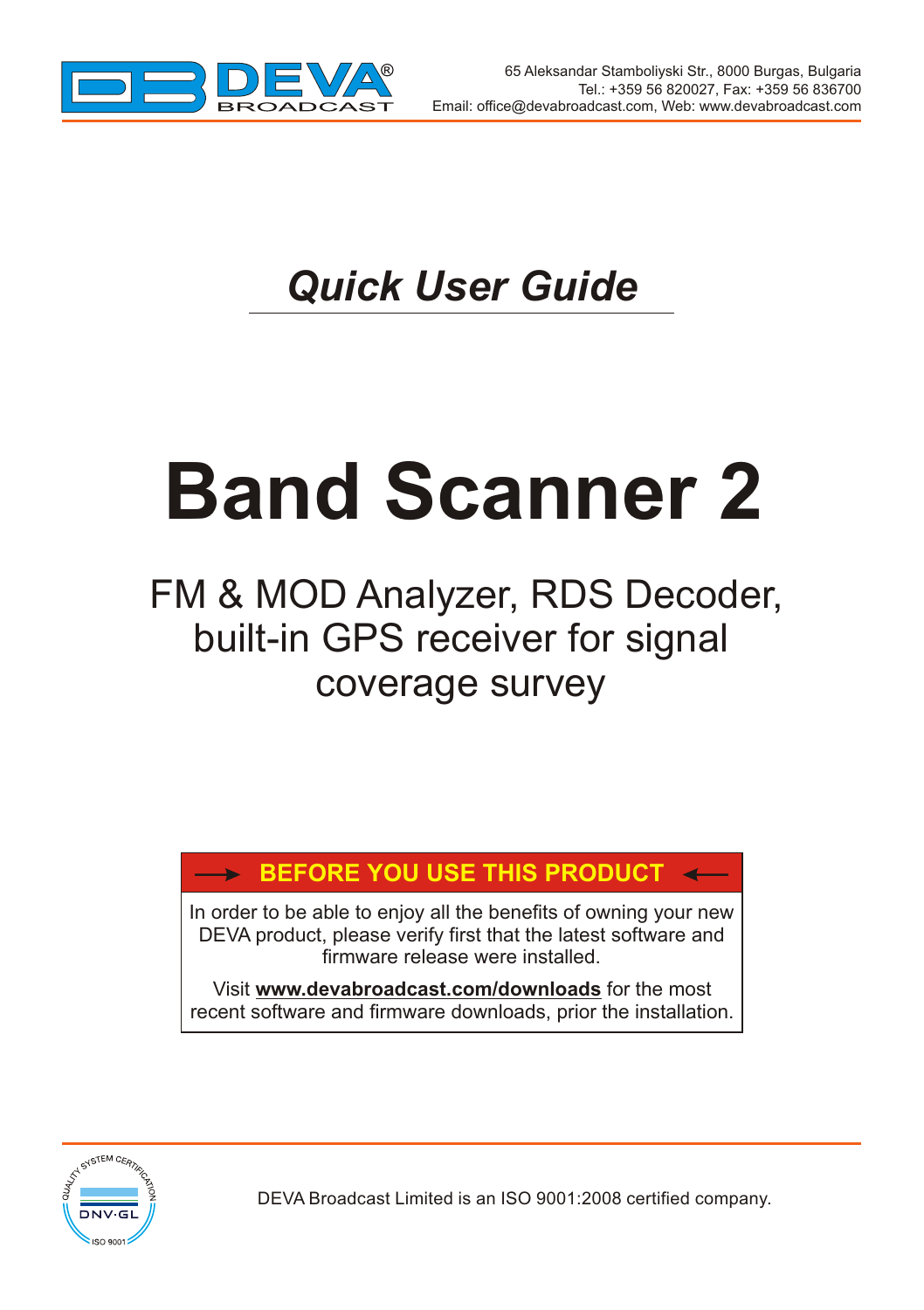This Quick user guide will make the installation of Band Scanner 2 quick and easy. Following these steps will simplify the process and save you extra time and effort. **For more information about the Safety precautions and the Operating environment recommendations please refer to the User Manual.**

| STEP <sup>*</sup><br><b>Software Installation</b> |  |
|---------------------------------------------------|--|
|---------------------------------------------------|--|

In order to establish communication with Band Scanner 2 you have to install **"Band Scanner 2 Software"**. We recommend you to install the software before connecting the device to the computer.

1. Use the Installation file which can be found on the supplied CD or downloaded from www.devabroadcast.com/downloads;

- 2. Find **"Band Scanner 2"** folder, double click on the installation file to launch the *Wizard*;
- 3. Accept the default recommendations and click **"Next>"** in the end of each step;
- 4. When asked to place an icon on the computer's *Desktop*, click on the check boxes;
- 5. Finally, select NOT to launch the program:
- 6. Close the software installation utility;
- 7. Ashortcut to the Software will appear on the desktop of your computer.

### **STEP 2 USB Port Installation**

Once the software is installed on the computer, a special USB port driver must also be installed in order for the Band Scanner 2 to be accessible through the front-panel USB port.

Unless something has gone wrong during the installation process, the USB port drivers should be installed automatically on your computer.

**NOTE:** If the USB driver is not installed already on your computer or a problem has occurred, please, refer to the complete **User Manual.**

| STEP 3 | <b>FM &amp; GPS Antenna Installation</b> |  |
|--------|------------------------------------------|--|
|--------|------------------------------------------|--|

1. Connect the supplied FM and GPS Antennas to the BNC and SMAconnectors, placed on the rear panel of the device;

2. Select a suitable location for installation of the GPS Antenna that would allow routing of the antenna cable to the Band Scanner 2 and also would provide a clear view of the sky for a good satellite reception;

3. Using the supplied USB cable, connect Band Scanner 2 to a PC/laptop;

**NOTE:** Make sure to route the cable in such manner so as to prevent pinching of the cable by doors, windows or trunk lids when they are opened or closed.

**NOTE:** The maximum input RF signal to the FM Antenna Input is 100 dBuV. Do not connect the Band Scanner 2 directly to any FM Transmitter's MONITOR Output - this would damage it irrevocably.

**STEP 4 Band Scanner 2 Software Usage** 



After connecting the Band Scanner 2 to a USB port of any Windows based PC, where the software is already installed, the product is ready to be used and does not require any additional adjustments or settings. The software will restore automatically the unit to the initial data.

Configure the desired operating mode – Frequency Campaign, PI Campaign. (For more information refer to**Step 5** and **Step 6**)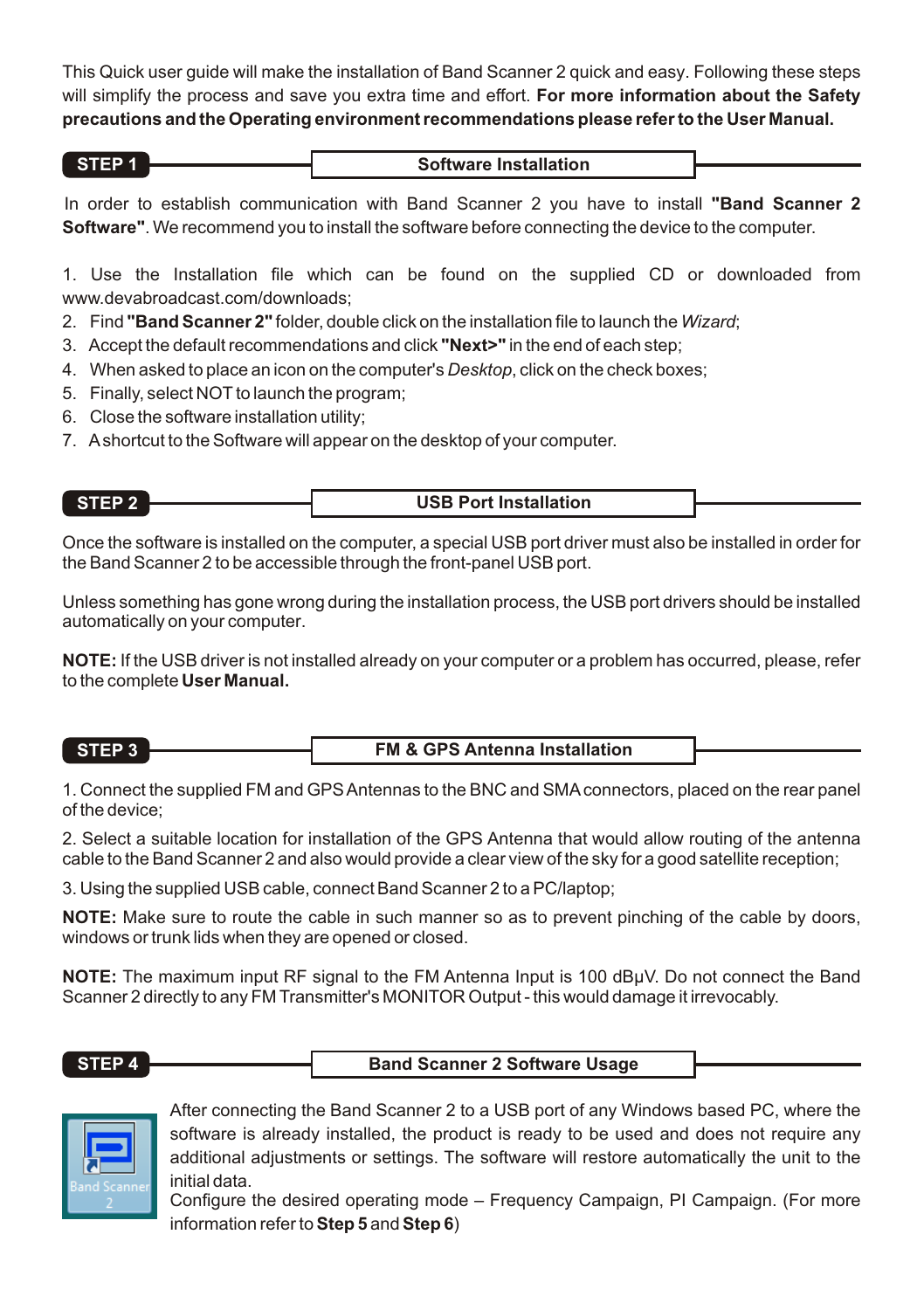The campaign set-up process is quire simplified and explained in details below. To set-up a campaign go to section *Scheduler> Frequency Campaign*:

 $(1)$  Press [+New] to create a new campaign. A new task window will appear;

(2) Specify Campaign Name - this will be used as a name for the entire campaign;

(3) Specify Task Name name of the radio for example;

 $(4)$  Frequency - specify the frequency to be monitored;

 $(5)$  Observe Time - set the desired observation time;

 $(6)$  Press  $[OK]$  to save the changes.

(7) The same procedure should be completed for each of the frequencies that are to be monitored in this campaign mode.



**STEP 6 How to set-up a PI Campaign** 

The campaign set-up process is quire simplified and explained in details below. To set-up a campaign go to section *Scheduler> PI Campaign*:

 $(1)$  Press [+New] to create a new campaign. A new task window will appear;

(2) Specify Campaign Name - this will be used as a name for the entire campaign;

(3) Specify Task Name name of the radio for example;

(4) Specify PI or CALL sign of the channel to be monitored;

(5) Observe Time - set the desired observation time;

 $(6)$  Press  $[OK]$  to save the changes.

(7) The same procedure should be completed for each of the frequencies that are to be monitored in this campaign mode.

| Scheduler Log View GPS<br>Graphs BandScan Band Comparison MPX<br>FFT<br>Oscilloscope Stereo Quality RDS<br>Device Info.<br>Compact View Main<br>Frequency Campaign PI Campaign<br>Campaign: Select Campaign<br><b>Task Name</b><br>PT / CALL<br>Observe Time<br>Campaign<br>Selected Campaign Type:<br>6 0 h 0 0 min<br>Ill Limit Campaign Duration to:<br>Status<br><b>Current Action</b><br>Campaign<br>Position<br>Lat: 0°0'0"<br>Time Elapsed:<br>Lon: 0900*<br>Time Remaining:<br>$\mathbf{x}$<br>New Task<br>Speed:<br>Campaign Name Burgas PI<br>2<br><b>Current Task Status</b><br>٠<br>PT: 8091<br>Frequency:<br>3<br><b>Task Name</b><br>Vitosha<br>PTY: Pop Music<br>PI:<br>PS: POWER FM<br>Δ<br>PI 8389<br>CALL WRTP<br>RF:<br>AFs: 2A<br>Switch Type:<br>5<br>Observe Time<br>$2 \div$ sec<br>BER: 0.00000<br>Switch From:<br>Edit<br>Remove<br>Lin<br>New<br>6<br>$\alpha$<br>Cancel<br>110<br>191.10<br>100<br>91.10<br>90<br>105.90<br>8091<br>8388<br>$\omega$<br>99.90<br>55,80<br>96.70<br>838B<br>$\overline{10}$<br>90.50<br>94.80<br>103.90<br>98.30<br>101.80<br>8389<br>105.10<br>60<br>8381<br>8383<br>8094<br>837E<br>ă<br>50<br>$\ddot{a}$<br>30<br>20<br>10<br>$\Omega$ |                          |
|-----------------------------------------------------------------------------------------------------------------------------------------------------------------------------------------------------------------------------------------------------------------------------------------------------------------------------------------------------------------------------------------------------------------------------------------------------------------------------------------------------------------------------------------------------------------------------------------------------------------------------------------------------------------------------------------------------------------------------------------------------------------------------------------------------------------------------------------------------------------------------------------------------------------------------------------------------------------------------------------------------------------------------------------------------------------------------------------------------------------------------------------------------------------------------------------------------|--------------------------|
|                                                                                                                                                                                                                                                                                                                                                                                                                                                                                                                                                                                                                                                                                                                                                                                                                                                                                                                                                                                                                                                                                                                                                                                                     |                          |
|                                                                                                                                                                                                                                                                                                                                                                                                                                                                                                                                                                                                                                                                                                                                                                                                                                                                                                                                                                                                                                                                                                                                                                                                     | $\circ$<br>Start         |
|                                                                                                                                                                                                                                                                                                                                                                                                                                                                                                                                                                                                                                                                                                                                                                                                                                                                                                                                                                                                                                                                                                                                                                                                     |                          |
| $-10$                                                                                                                                                                                                                                                                                                                                                                                                                                                                                                                                                                                                                                                                                                                                                                                                                                                                                                                                                                                                                                                                                                                                                                                               | 107.10<br>838F<br>106.50 |
| $-20$<br>99 MHz 200 MHz 201 MHz 202 MHz 200 MHz 304 MHz 205 MHz 106 MHz 107 MHz<br>09 MHz 90 MHz<br>91 MHz 92 MHz<br>81 MHz<br>331444<br>94 NHz<br>16 MHz<br>16 MHz<br>37 MHz<br>301101                                                                                                                                                                                                                                                                                                                                                                                                                                                                                                                                                                                                                                                                                                                                                                                                                                                                                                                                                                                                             |                          |